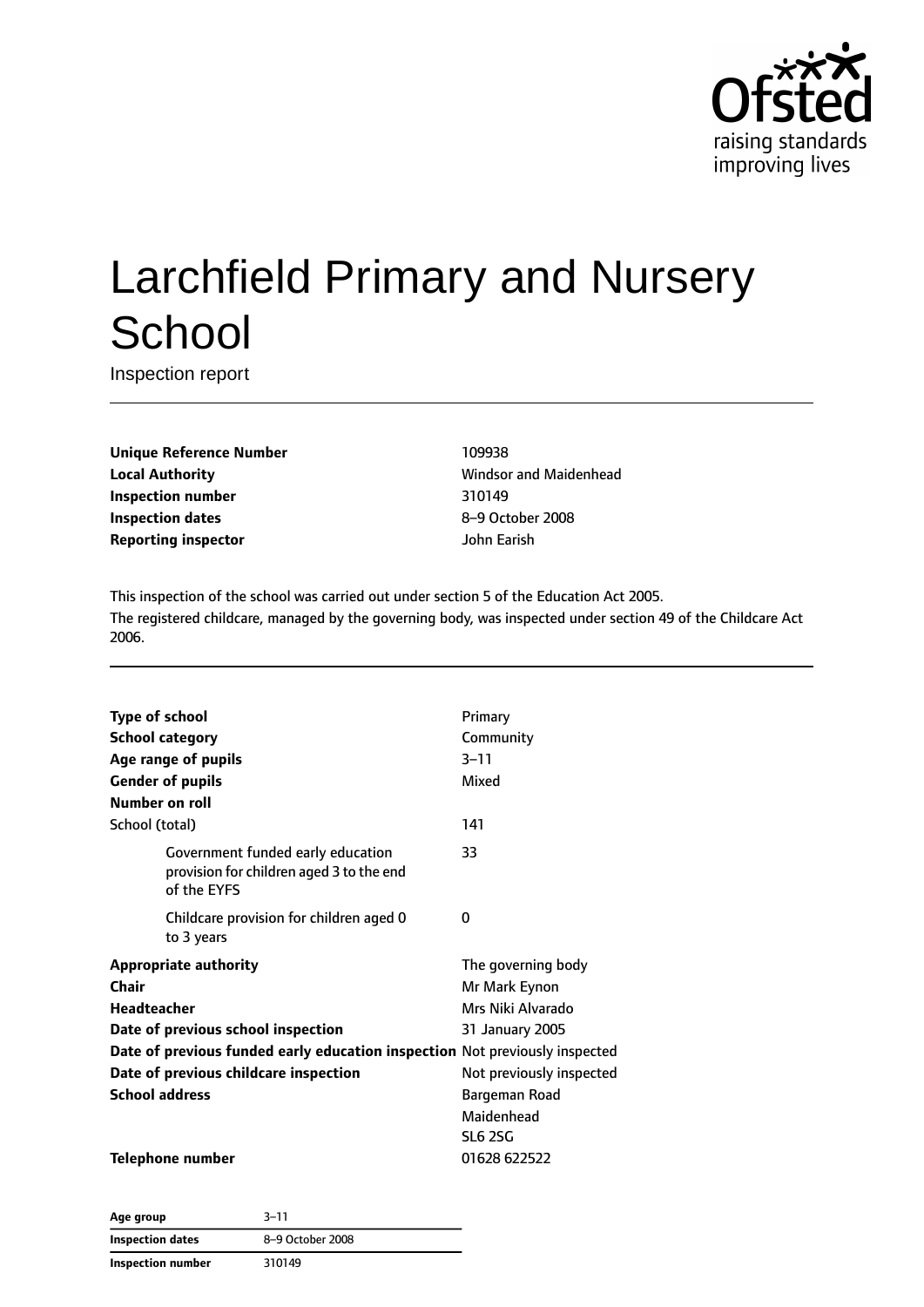**Fax number** 01628 622160

| Age group         | $3 - 11$         |
|-------------------|------------------|
| Inspection dates  | 8-9 October 2008 |
| Inspection number | 310149           |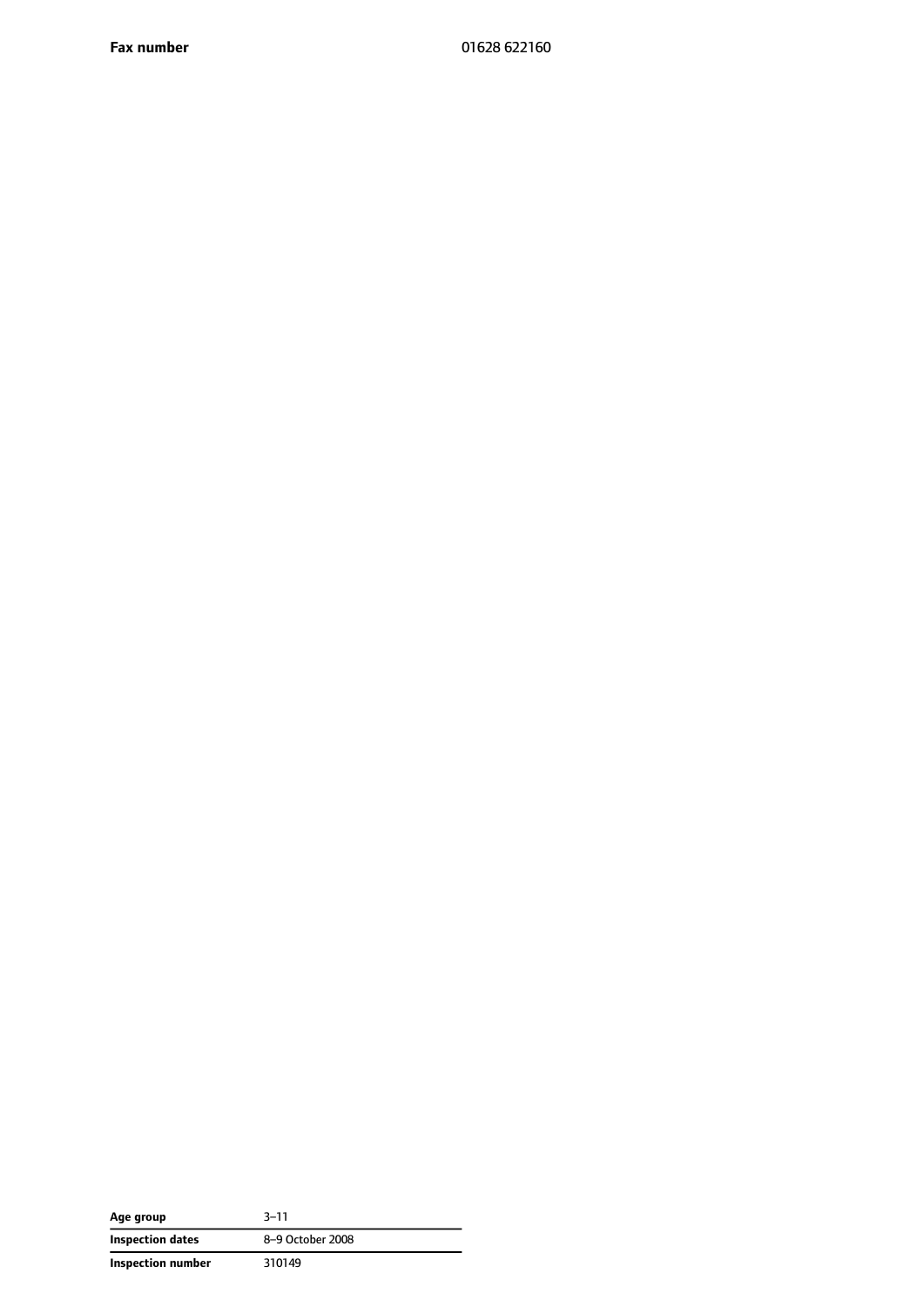.

<sup>©</sup> Crown copyright 2008

Website: www.ofsted.gov.uk

This document may be reproduced in whole or in part for non-commercial educational purposes, provided that the information quoted is reproduced without adaptation and the source and date of publication are stated.

Further copies of this report are obtainable from the school. Under the Education Act 2005, the school must provide a copy of this report free of charge to certain categories of people. A charge not exceeding the full cost of reproduction may be made for any other copies supplied.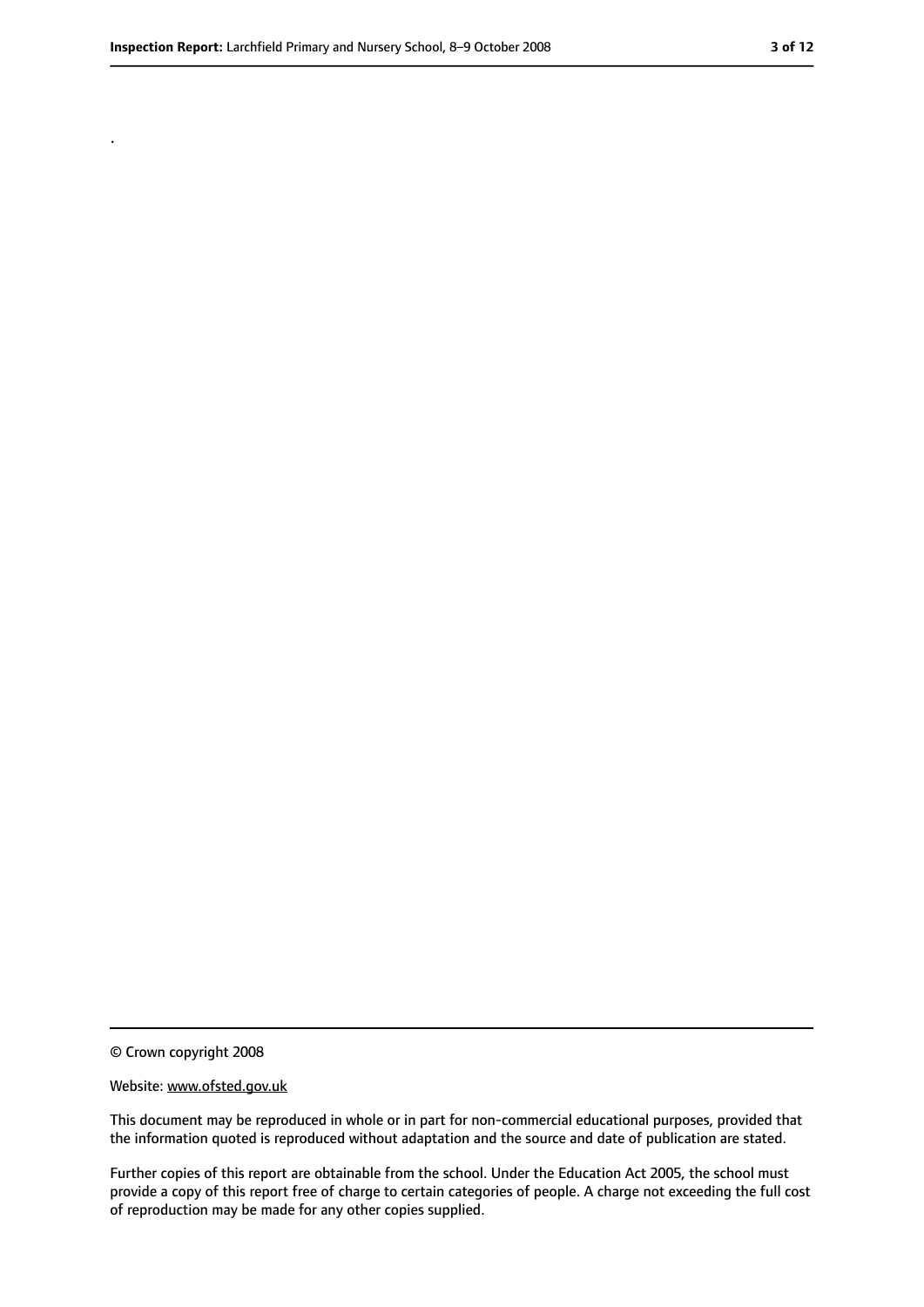# **Introduction**

The inspection was carried out by one Additional Inspector.

## **Description of the school**

This small primary school serves a culturally diverse area of Maidenhead. About a quarter of the pupils are from minority ethnic groups and a number are at very earliest stages of learning English. Attainment when children start school in the Early Years Foundation Stage (EYFS) is much lower than that expected for the age group. The proportion of pupils with learning difficulties is very much higher above that found nationally. The proportion of pupils eligible for free school meals is well above average. A privately run nursery occupies separate buildings in the grounds of the school.

## **Key for inspection grades**

| Grade 1 | Outstanding  |
|---------|--------------|
| Grade 2 | Good         |
| Grade 3 | Satisfactory |
| Grade 4 | Inadequate   |
|         |              |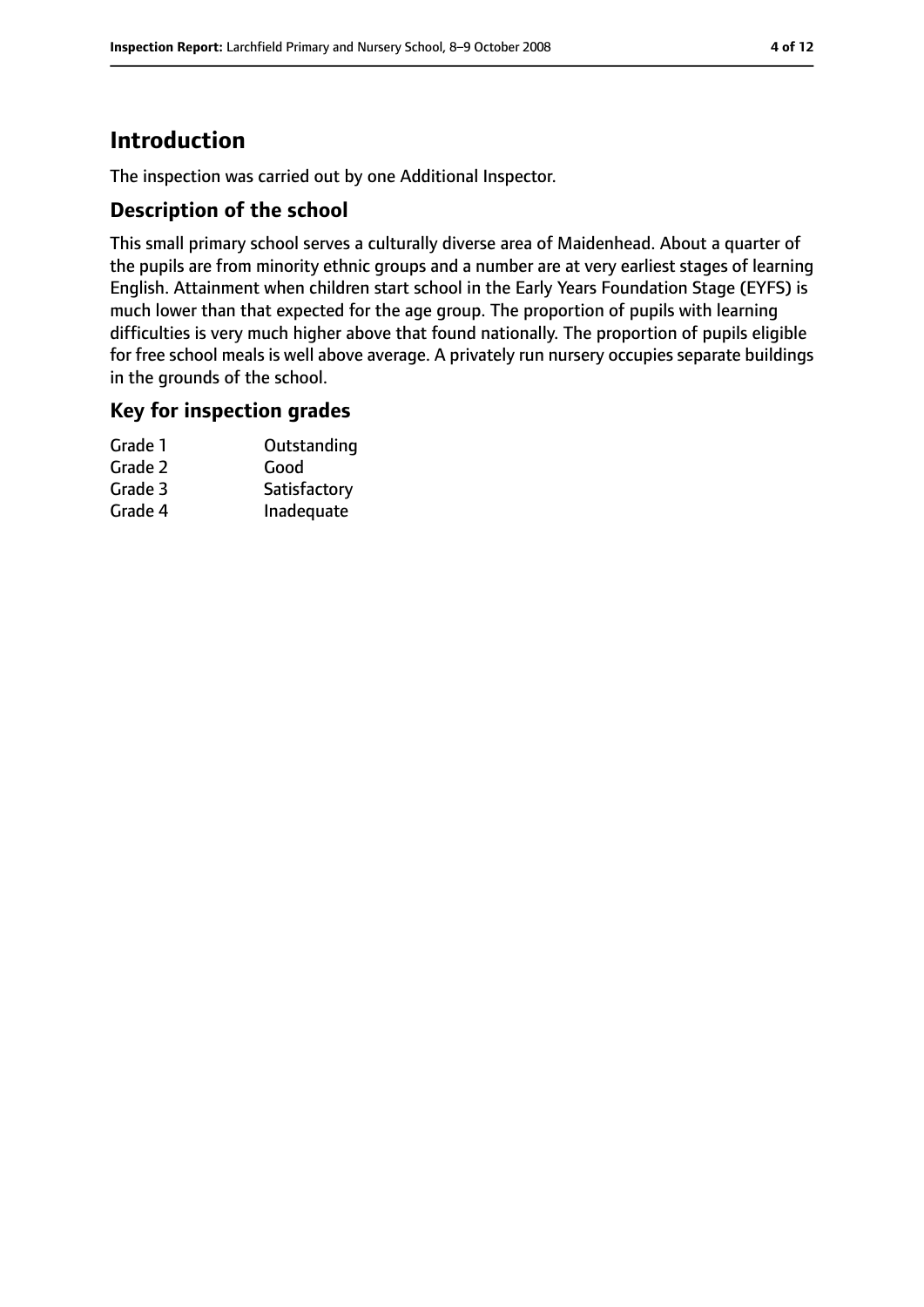# **Overall effectiveness of the school**

#### **Grade: 3**

This rapidly improving school provides a satisfactory standard of education. The school has very clear procedures to monitor its work and to identify the main issues for development. Under the very effective leadership of the headteacher, an enthusiastic senior management team supports and influences the work of their year groups. They work together as a committed and cohesive team to ensure consistency of practice in most areas of the school's work. Standards are rising, even though they are well below average in writing, mathematics and science. Pupils who have difficulty reading and writing and those speaking English as an additional language are making good progress during lessons because of the good support they receive. Teaching and learning are rapidly improving. It is satisfactory now and so almost all pupils make the progress expected of them, so that achievement is satisfactory.

The school has been through a period of great uncertainty and turbulence. On her appointment, just over two years ago, the new headteacher and chair of governors drew up an action plan to deal decisively with disaffection amongst parents and pupils, underachievement, poor behaviour and lack of morale. The effect of this very effective leadership quickly became apparent. The school appointed a new teaching team alongside new senior managers. They successfully rebuilt the confidence and self-esteem of pupils and adults and took effective actions to eradicate underachievement. For example, children in the EYFS are now achieving exceptionally well. This is a significant success and an excellent foundation for future learning and progress.

A group of older pupils confirmed these achievements during an unprompted interview with the inspector. They presented a signed letter explaining how much the school had improved. Pupils were adamant it was due to the new headteacher and that 'it was difficult to believe how much has changed'. They explained that behaviour had improved considerably and that they now feel very safe, happy and valued members of the community, and added, 'We know because it happened before our own eyes...you have got to believe us...we are so pleased.' Parents' responses to the questionnaire confirm this and overwhelmingly support the school.

Evidence from the school's accurate evaluations show the amount of good or better teaching is increasing. This is the result of actions based upon the outcomes of the rigorous monitoring and evaluation of teaching by the headteacher and senior managers. However, teaching is not yet consistently good across all classes, which results in some uneven progress.

The satisfactory curriculum provides well for pupils' personal, social and health education and makes a positive contribution to their good personal development. Planning in the core subjects of English, mathematics and science has been adapted to meet the needs of the different groups within the classes. However, it does not ensure there are enough opportunities in some lessonsfor pupils, especially the higher attainers, to work independently and use their initiative in order to sustain rapid progress.

Pupils are well cared for and feel safe. Their personal development is good, and they are knowledgeable about how to stay safe and healthy. There are very good systems to track their performance so that teachers can quickly identify underachievement and deal with it. Pupils are well guided and supported in their learning, so that they know what they must do to improve. A programme to help pupils discuss their emotions and think about behaviour has helped to create the school's calm and orderly atmosphere and the pupils' good behaviour.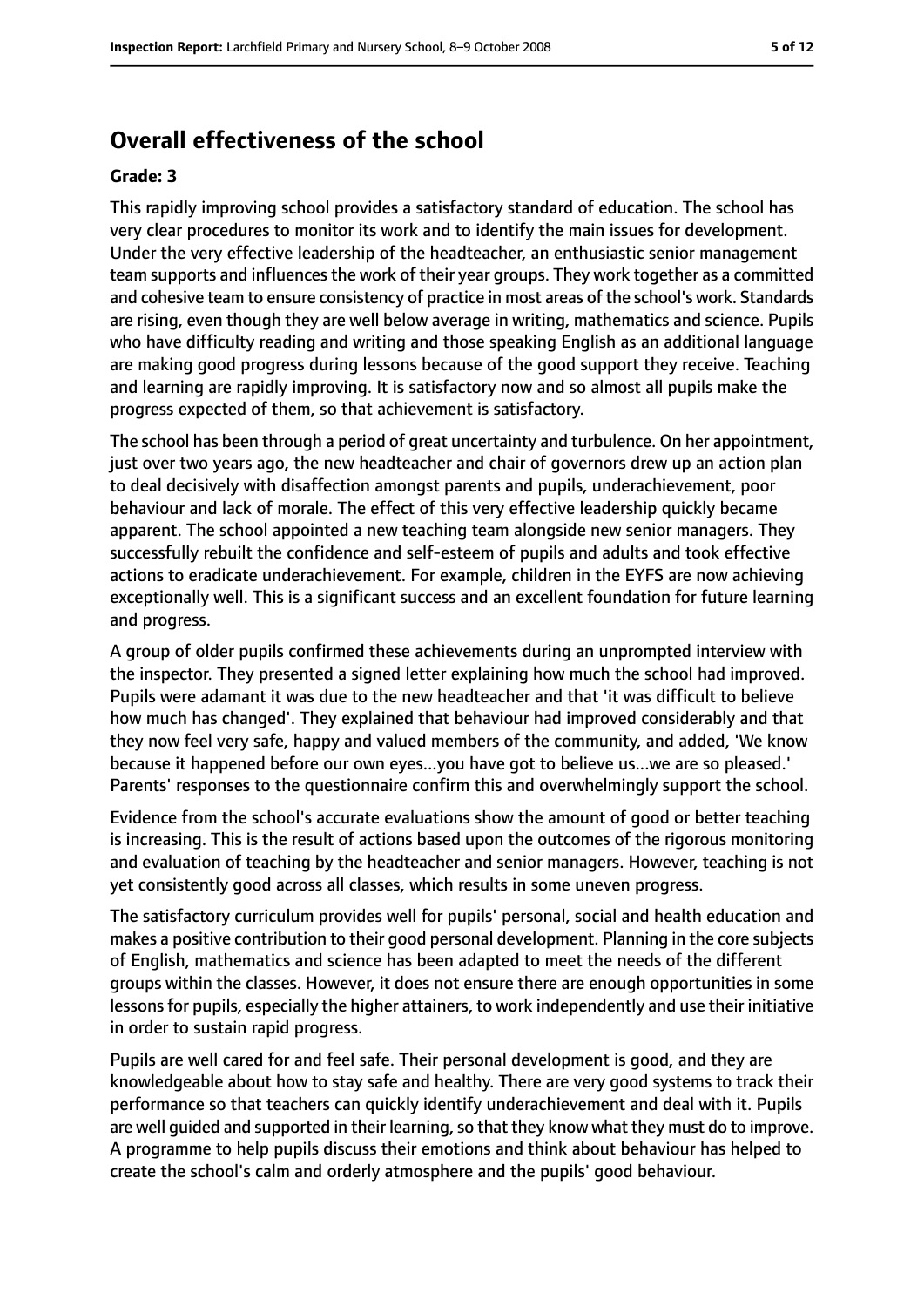Leadership and management is good overall and have secured rapid and sustained improvements to the quality of teaching and learning. The outstanding headteacher leads by example and her teachers support her well. Self-evaluation involves staff at all levels and provides an accurate diagnosis of the school's strengths and weaknesses, reflecting monitoring and analysis that are searching and rigorous. Some less experienced subject leaders are not yet as effective at influencing the quality of learning across the school to ensure greater consistency in pupils' progress.

# **Effectiveness of the Early Years Foundation Stage**

#### **Grade: 1**

The quality of education in the EYFS is outstanding and children achieve exceptionally well against the national expectations by the time they start in Year 1. A key factor underpinning this success is the thoughtful, reflective leadership provided by the coordinator. Children start school with well below average skills, especially in communication, language and literacy and their social and personal development. They make exceptionally good progress because teaching and learning are of outstanding quality. Children genuinely enjoy learning and discovering through play, because adults encourage them to make their own independent choices. Adults are extremely good at building on children's responses to develop and increase their language and communication skills. A very effective system for 'home visits' ensure that all staff gain a clear understanding of the social, personal, emotional and academic needs of the children before they start school.

# **What the school should do to improve further**

- Increase the proportion of good or better teaching to accelerate pupils' progress and further raise standards.
- Ensure that teachers capitalise on opportunities during lessons for pupils, especially the higher attainers, to work independently and use their initiative in order to accelerate the rate of progress.
- Increase the influence of subject coordinators on the quality of teaching and learning.

A small proportion of the schools whose overall effectiveness is judged satisfactory but which have areas of underperformance will receive a monitoring visit by an Ofsted inspector before their next section 5 inspection.

# **Achievement and standards**

#### **Grade: 3**

Standards are well below average in English, mathematics and science, but achievement is satisfactory. The vast majority of pupils now make the expected progress or better. They meet their challenging targets. This is due to the rigorous approach to tracking pupils' progress, and the work of the subject leaders in monitoring and supporting learning. Children in the EYFS are achieving exceptionally well against the national expectations. This is a significant success. Pupils in Year 1 are building well on this exceptionally good start to their education. Those pupils who are speaking English as an additional language and those who have difficulty with reading and writing are also making good progress during lessons. This is because of the good quality support they receive.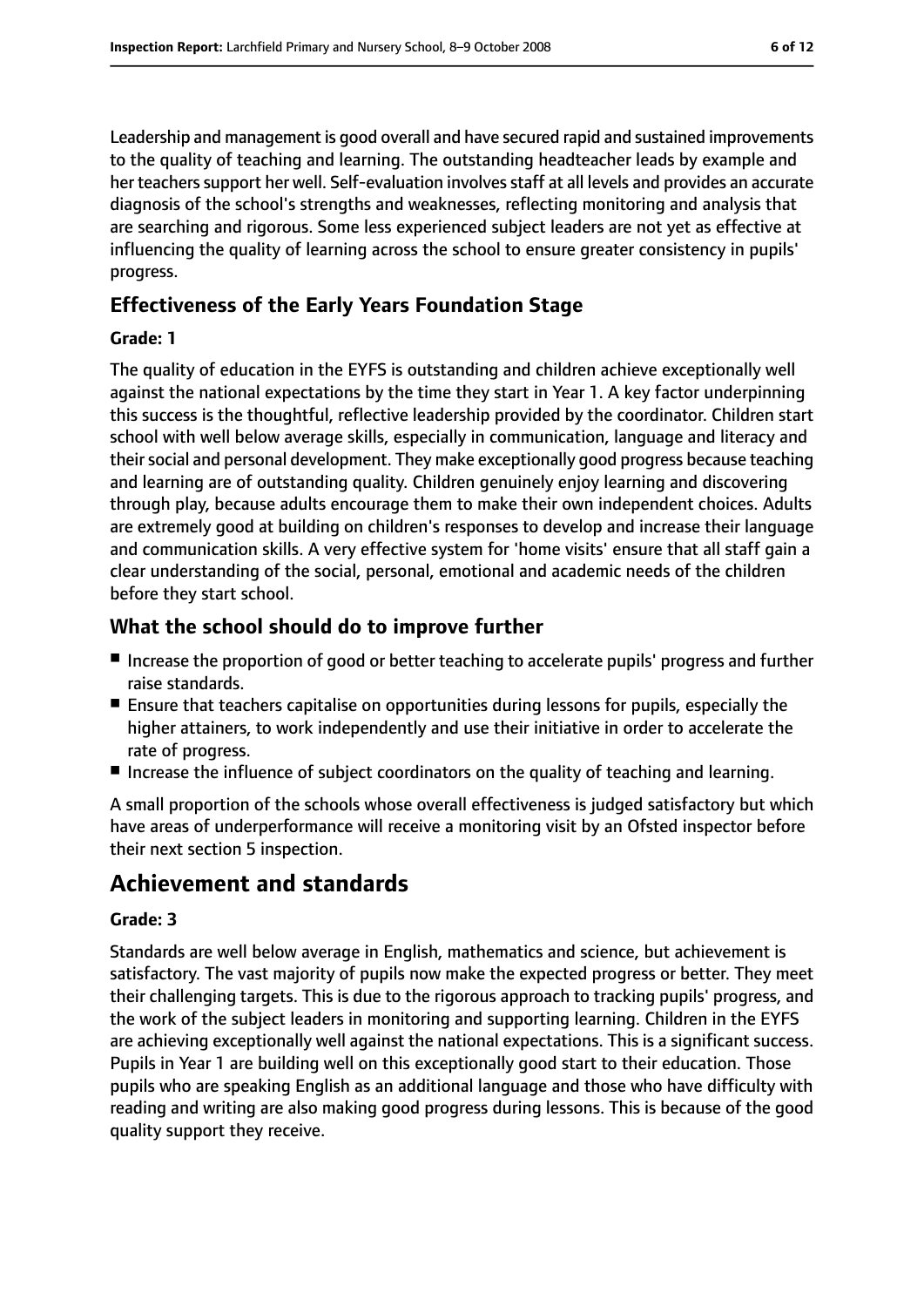# **Personal development and well-being**

#### **Grade: 2**

Pupils enjoy school, are keen to learn and behave well. They enjoy the opportunities that the school has to offer them and speak about the many sporting clubs and activities organised for them. Spiritual, social, moral and cultural development is good. Pupils know about the importance of a healthy lifestyle and staying safe. A very small number of parents had concerns about behaviour. However, the inspector observed good behaviour in classrooms and on the playground. Pupils feel safe at school. They are adamant that adults deal with any bullying quickly and effectively. Attendance isimproving because of the school's very rigorous monitoring of attendance and punctuality. The active school council has made several changes including improvements to the school lunches. Their contribution to the community is good. While basic skills are low, pupils work together cooperatively and leave the school as confident well-rounded individuals.

# **Quality of provision**

## **Teaching and learning**

#### **Grade: 3**

A significant proportion of good teaching was observed during the inspection. This is the outcome of the rigorous monitoring and evaluation by the headteacher and senior managers. However, good practice is not yet consistent in all classes. Pupils make the most progress when teachers have high expectations of how much they can achieve, and individuals have work well matched to their needs. For example, Year 6 pupils worked at measuring the extension to a rubber band when stretched with weights. They rose to this challenge and found different ways of displaying the results and interpreting the data. Some of the higher attainers went on to make comparisons with a metal spring under tension. However, there are still some lessons where teachers do not always pitch work at suitably challenging levels or spend too much time explaining tasks. As a result, the pupils do not learn as well as they should.

## **Curriculum and other activities**

#### **Grade: 3**

The curriculum is broad and balanced with an appropriate emphasis on English and mathematics. The school is adapting the curriculum to make it challenging, relevant and exciting by making thematic links between the different areas of learning. Provision for information and communication technology satisfactorily supports learning across the curriculum. Improvements to the planning of literacy and numeracy are helping to raise standards in English and mathematics. However, planning does not always identify sufficient opportunities for pupils to work independently and use their initiative. The good range of extra-curricular activities supports other aspects of pupils' personal development well. The pupils really enjoy these activities and appreciate them.

## **Care, guidance and support**

#### **Grade: 2**

Very positive relationships across the school, coupled with the high priority placed on treating each child as an individual, ensure that support, care and guidance for all pupils are good. Staff are clear about policies and procedures to ensure pupils health, safety and welfare and these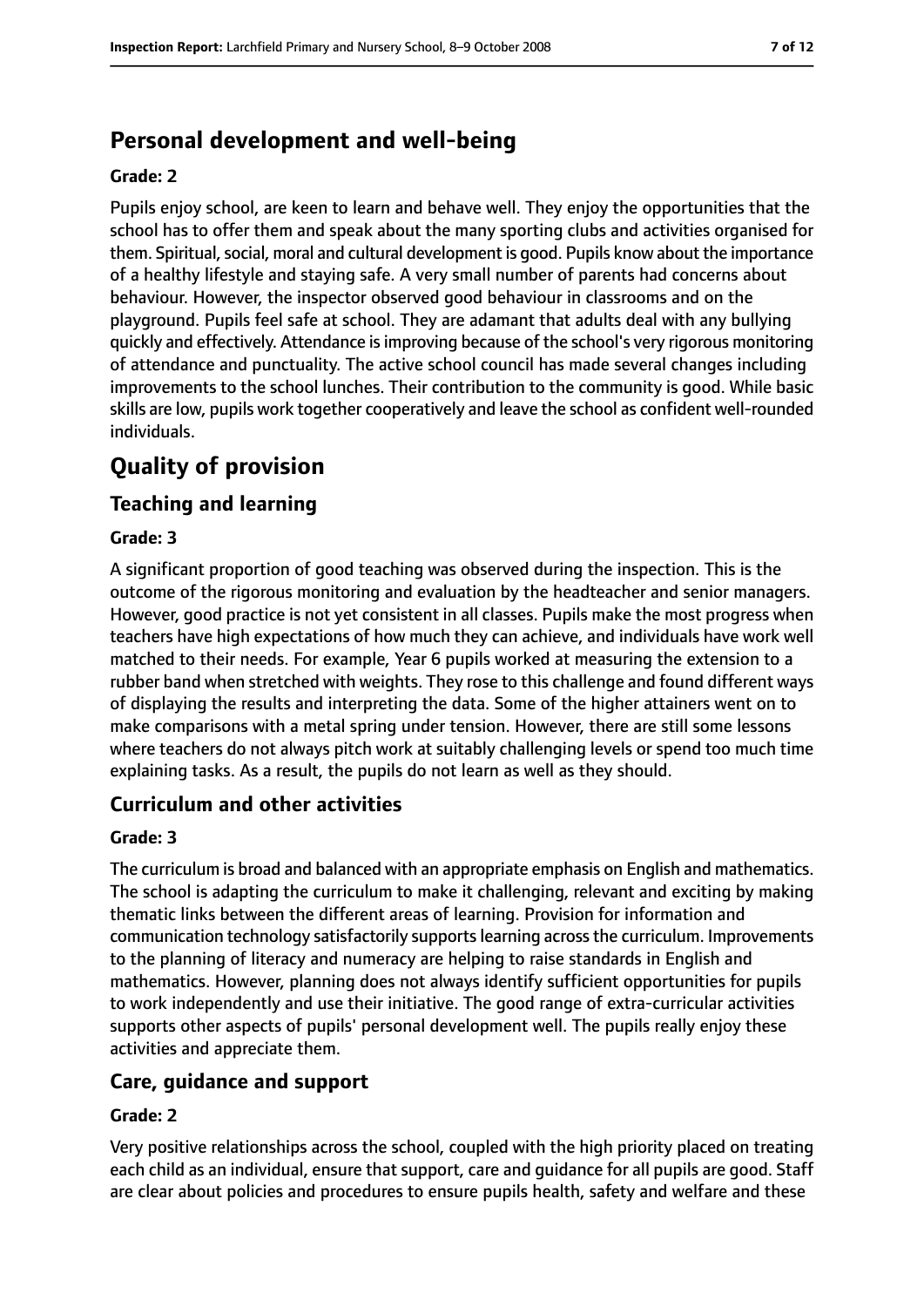are carefully implemented. There are very good methods for keeping track of pupils' progress and the information is used very well to set challenging targets for improvement. The use of target setting is developing well to guide pupils' academic development. However, there is scope to improve this support so that pupils have an even clearer understanding of what they must do to improve. The school works well with parents, volunteers and a variety of external agencies to support all children including those most at risk. These pupils play a full and active part in school life.

# **Leadership and management**

#### **Grade: 2**

The outstanding leadership of the headteacher has very quickly rebuilt the confidence and self-esteem of pupils and adults. Self-evaluation, involving staff at all levels, provides an accurate diagnosis of the school's strengths and weaknesses, reflecting monitoring and analysis that are searching and rigorous. The resulting well-focussed actions are bringing aboutsustained school improvement. Standards and achievement are rising because the school is setting challenging targets and achieving them, although more needs to be done. The next step is for the less experienced subject leaders to become more effective at influencing the quality of learning across the school to ensure greater consistency in pupils' progress. Community cohesion is of satisfactory quality. The school has plans for engaging with the wider community and building on the improved relationships with parents and carers. Governors are rigorously holding the school to account for its performance in order to sustain rapid improvement. This confirms the school's good capacity to improve.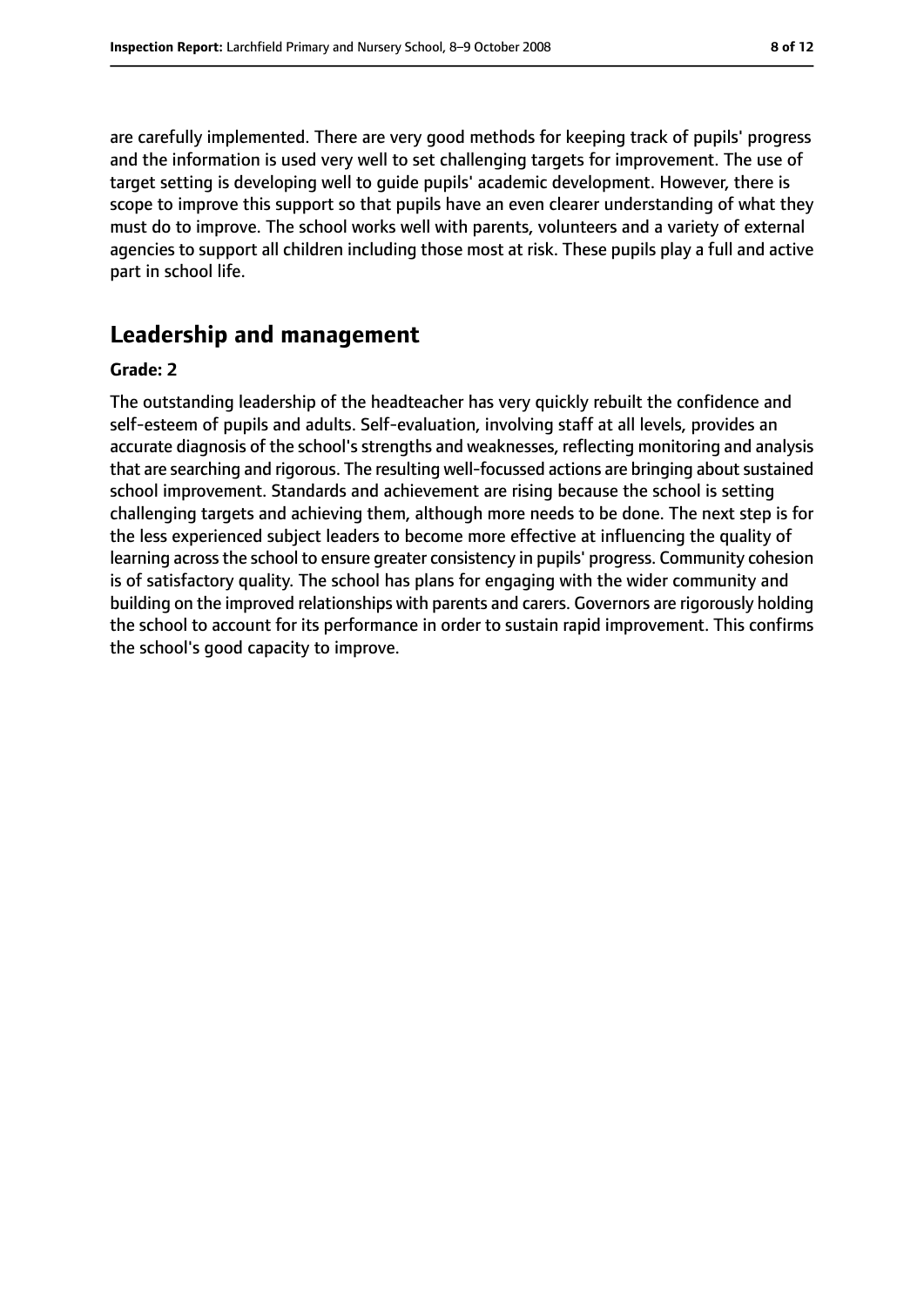**Any complaints about the inspection or the report should be made following the procedures set out in the guidance 'Complaints about school inspection', which is available from Ofsted's website: www.ofsted.gov.uk.**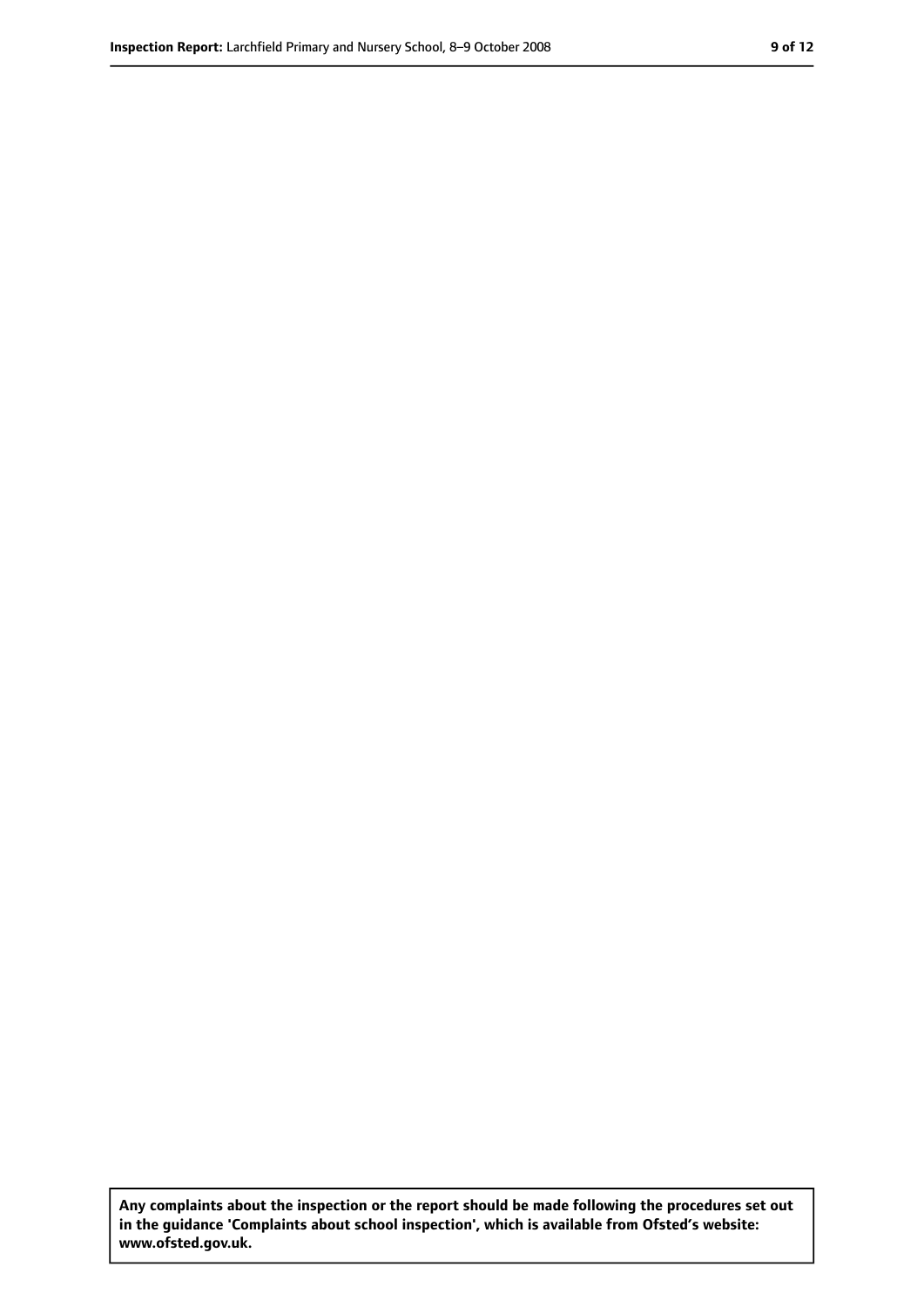# **Inspection judgements**

| Key to judgements: grade 1 is outstanding, grade 2 good, grade 3 satisfactory, and | <b>School</b> |
|------------------------------------------------------------------------------------|---------------|
| arade 4 inadequate                                                                 | Overall       |

## **Overall effectiveness**

| How effective, efficient and inclusive is the provision of<br>education, integrated care and any extended services in meeting the<br>needs of learners? |     |
|---------------------------------------------------------------------------------------------------------------------------------------------------------|-----|
| Effective steps have been taken to promote improvement since the last<br>inspection                                                                     | Yes |
| How well does the school work in partnership with others to promote learners'<br>well being?                                                            |     |
| The capacity to make any necessary improvements                                                                                                         |     |

# **Effectiveness of the Early Years Foundation Stage**

| How effective is the provision in meeting the needs of children in the<br>l EYFS?            |  |
|----------------------------------------------------------------------------------------------|--|
| How well do children in the EYFS achieve?                                                    |  |
| How good are the overall personal development and well-being of the children<br>in the EYFS? |  |
| How effectively are children in the EYFS helped to learn and develop?                        |  |
| How effectively is the welfare of children in the EYFS promoted?                             |  |
| How effectively is provision in the EYFS led and managed?                                    |  |

# **Achievement and standards**

| How well do learners achieve?                                                                               |  |
|-------------------------------------------------------------------------------------------------------------|--|
| The standards <sup>1</sup> reached by learners                                                              |  |
| How well learners make progress, taking account of any significant variations<br>between groups of learners |  |
| How well learners with learning difficulties and/or disabilities make progress                              |  |

<sup>&</sup>lt;sup>1</sup>Grade 1 - Exceptionally and consistently high; Grade 2 - Generally above average with none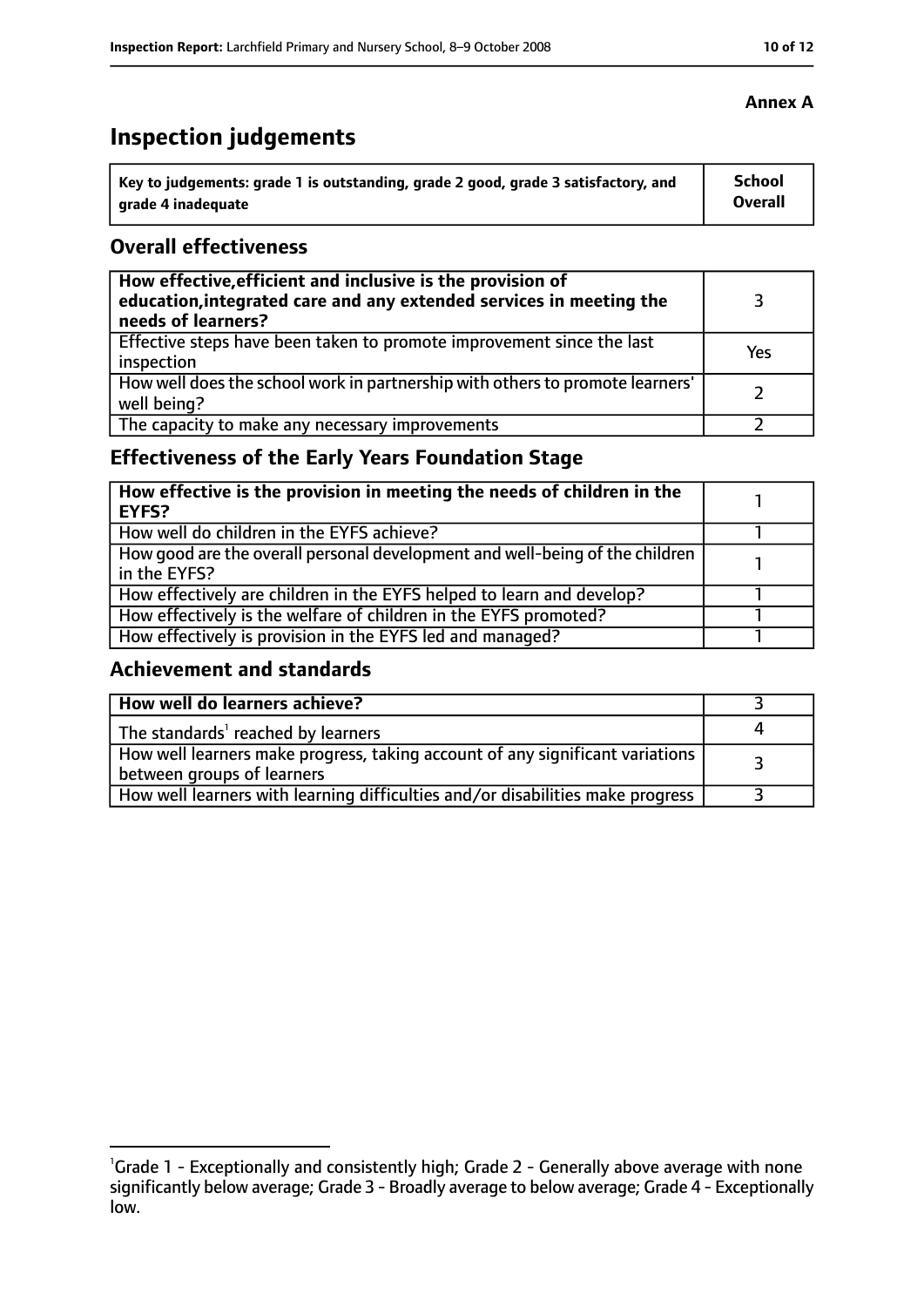# **Personal development and well-being**

| How good are the overall personal development and well-being of the<br>learners?                                 |  |
|------------------------------------------------------------------------------------------------------------------|--|
| The extent of learners' spiritual, moral, social and cultural development                                        |  |
| The extent to which learners adopt healthy lifestyles                                                            |  |
| The extent to which learners adopt safe practices                                                                |  |
| The extent to which learners enjoy their education                                                               |  |
| The attendance of learners                                                                                       |  |
| The behaviour of learners                                                                                        |  |
| The extent to which learners make a positive contribution to the community                                       |  |
| How well learners develop workplace and other skills that will contribute to<br>their future economic well-being |  |

# **The quality of provision**

| How effective are teaching and learning in meeting the full range of<br>learners' needs?              |  |
|-------------------------------------------------------------------------------------------------------|--|
| How well do the curriculum and other activities meet the range of needs and<br>interests of learners? |  |
| How well are learners cared for, quided and supported?                                                |  |

# **Leadership and management**

| How effective are leadership and management in raising achievement<br>and supporting all learners?                                              |     |
|-------------------------------------------------------------------------------------------------------------------------------------------------|-----|
| How effectively leaders and managers at all levels set clear direction leading<br>to improvement and promote high quality of care and education |     |
| How effectively leaders and managers use challenging targets to raise standards                                                                 |     |
| The effectiveness of the school's self-evaluation                                                                                               |     |
| How well equality of opportunity is promoted and discrimination eliminated                                                                      |     |
| How well does the school contribute to community cohesion?                                                                                      | 3   |
| How effectively and efficiently resources, including staff, are deployed to<br>achieve value for money                                          |     |
| The extent to which governors and other supervisory boards discharge their<br>responsibilities                                                  |     |
| Do procedures for safequarding learners meet current government<br>requirements?                                                                | Yes |
| Does this school require special measures?                                                                                                      | No  |
| Does this school require a notice to improve?                                                                                                   | No  |